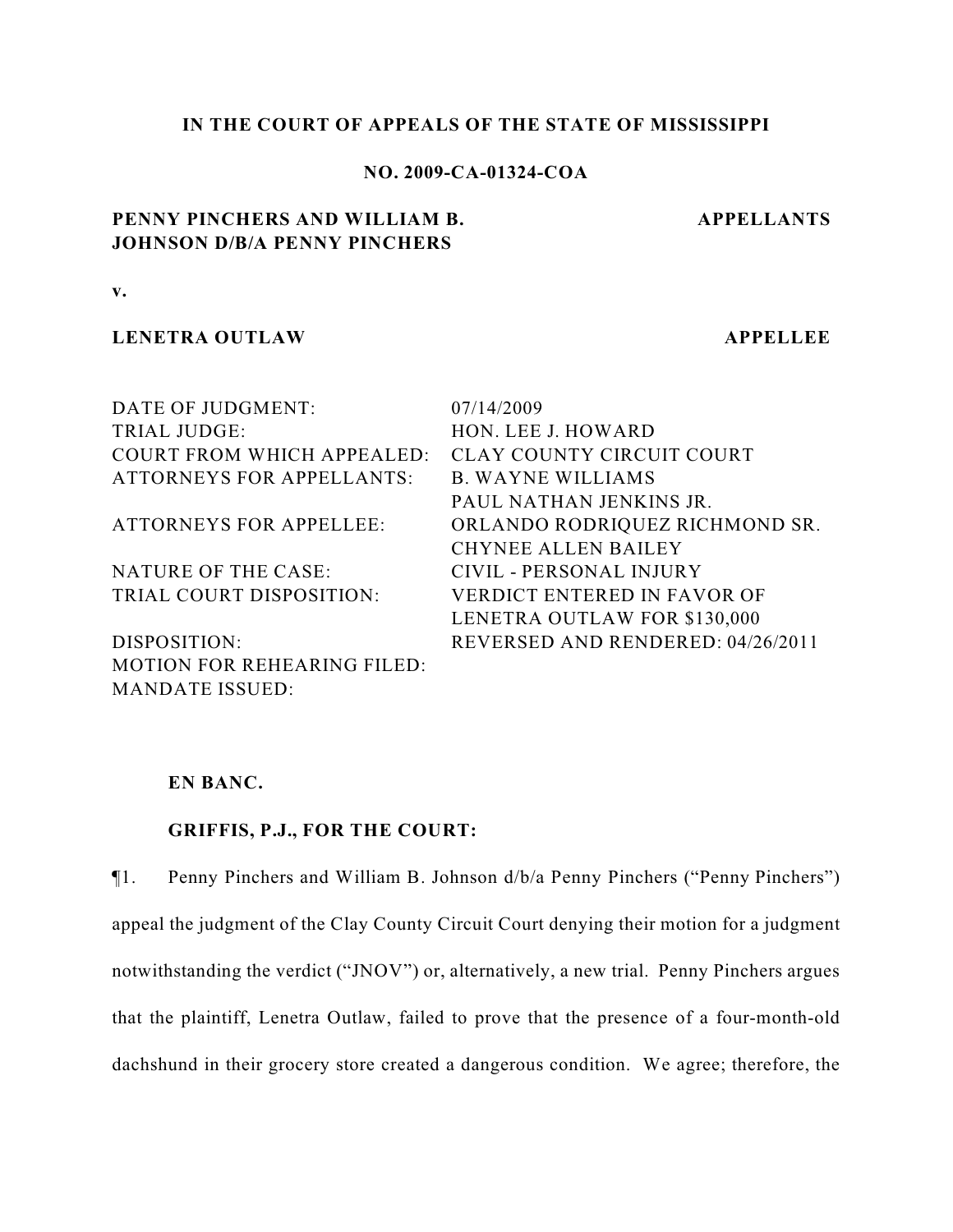judgment of the circuit court is reversed and rendered.

### FACTS

¶2. Cindy Scott was the manager of Penny Pinchers, a discount grocery store located in West Point, Mississippi. She was also the owner of a four-month-old daschund puppy named Sophie, which weighed four pounds and one ounce. Scott took Sophie to work with her every day. She set up a piece of peg board to keep Sophie contained in the area behind the checkout counter. Scott testified that this was to protect Sophie from the customers because Sophie was such a tiny dog.

¶3. On August 16, 2006, Outlaw entered Penny Pinchers. She said hello to Scott, who was having a conversation with Anita Reeves, an employee, and Ivy Mann, a customer. Outlaw testified that she started walking down an aisle when she heard a dog bark. Because she is terrified of dogs, she started running down the aisle toward the back of the store. She said that she could hear the claws of the dog hit the floor as the dog chased her down the aisle. When she turned to see how close the dog was, she ran into a freezer at the back of the store. She then tried to jump on top of the freezer to get away from the dog.

¶4. Outlaw testified that Scott picked up the dog and told Outlaw that the dog would not hurt her. When Outlaw saw how small the dog was, she began to laugh and tell Scott about her extreme fear of dogs. Outlaw then went on with her shopping. She bent down to reach a five-pound bag of catfish in the deep freezer. She took the catfish to the counter and then walked fifteen feet to another aisle where she bent down to the bottom shelf to pick up a four-pound bag of sugar. Outlaw testified that she began to feel a severe pain in her hip as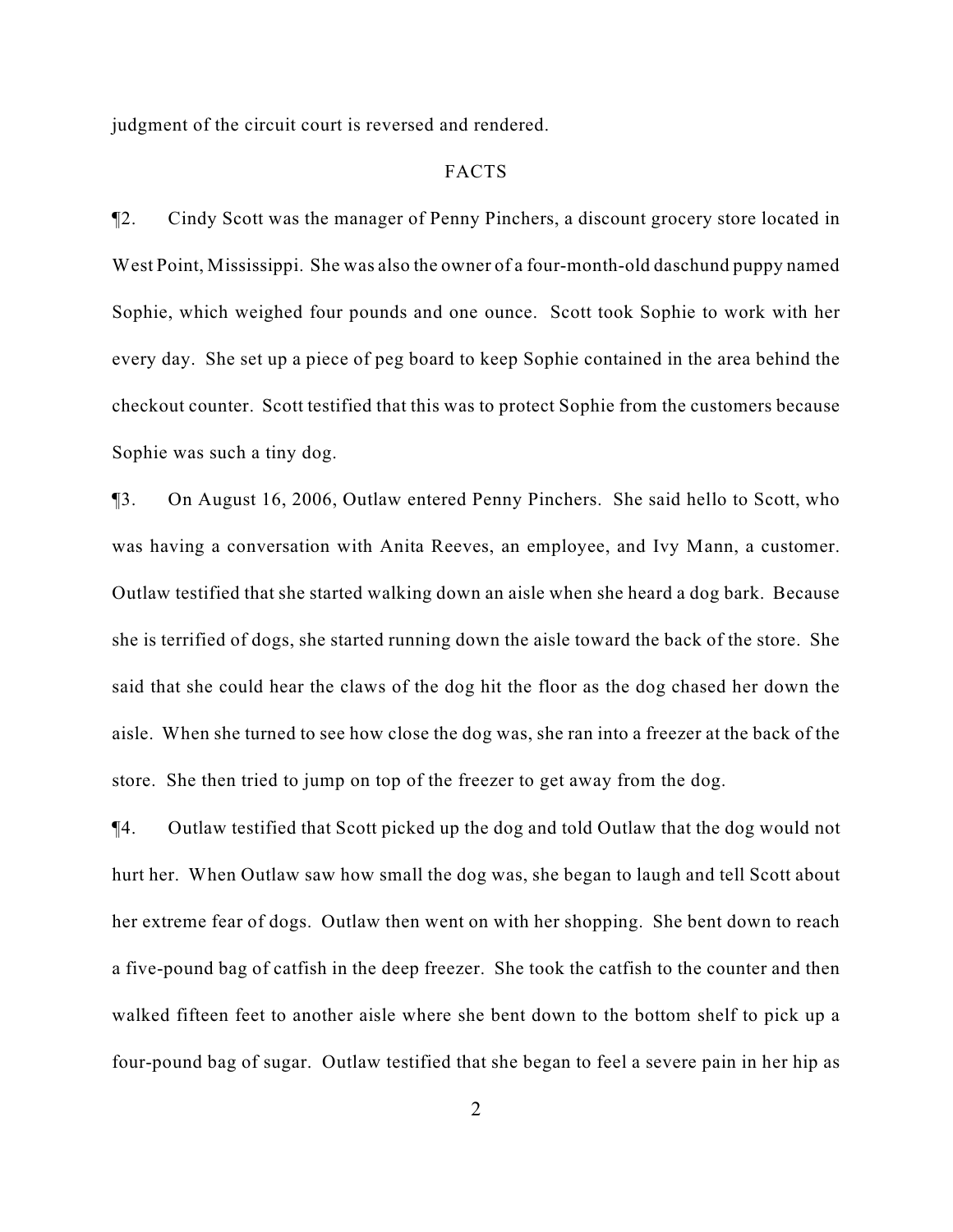she continued to shop.

¶5. Scott's testimony of the events surrounding Outlaw's injuries was markedly different. She testified that she unknowingly left the pegboard enclosure open. While she was talking to Reeves and Ivy, she heard Sophie bark from the front side of the counter. Scott realized Sophie was out of the enclosure, so Scott stepped in front of the counter and picked up the dog.

¶6. Scott testified that it only took a moment for her to pick up Sophie after she heard the bark. By then, Scott said that Outlaw was already thirty feet away at the back of the store. That is when Outlaw turned and saw the dog and began to laugh and explain her fear of dogs. Scott told Outlaw that Sophie would not hurt her, and Outlaw continued her shopping.

¶7. When Outlaw returned to the counter with the sugar, she began to sob. Scott testified that she asked Outlaw whether she needed an ambulance. Scott said that she could not understand Outlaw because of the sobbing. Scott called Johnson, the owner of Penny Pinchers, who came to the store. He called an ambulance, and Outlaw was transported to the hospital.

¶8. Outlaw had extensive health problems before this incident. She had Perthes Disease as a child, a condition that caused severe hip problems. She also suffers from rheumatoid arthritis. She had a total replacement of the left hip in 1995. Because the prosthetic device used in the hip replacement only lasts between ten to fifteen years, Outlaw underwent a revision surgery in 2005. Again, that prosthetic device was estimated to last from ten to fifteen years; however, Outlaw had to have a second revision surgery in 2006 following her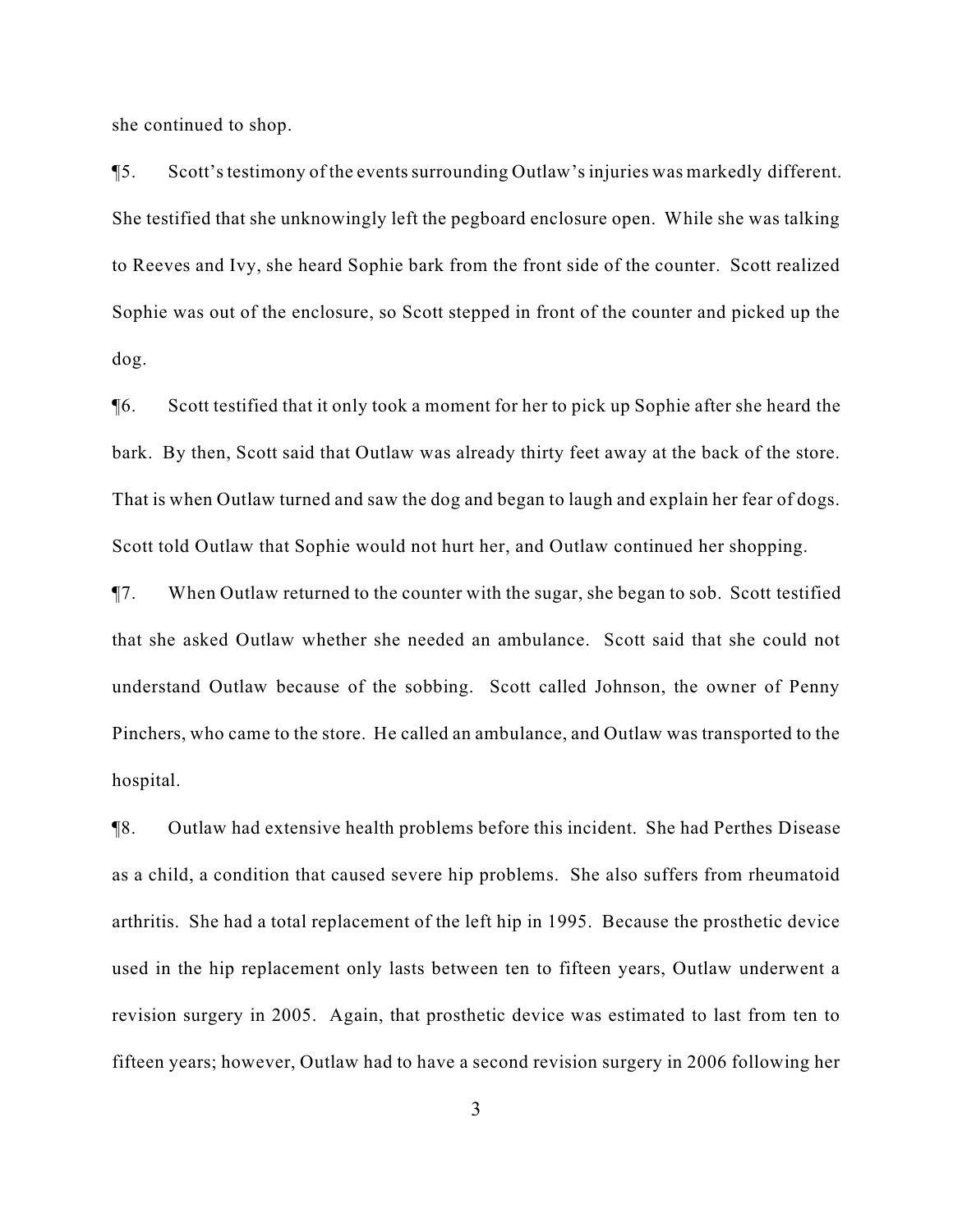collision with the freezer at Penny Pinchers.

¶9. Outlaw filed suit against Penny Pinchers, Johnson, and Scott. Scott, in her individual capacity, was dismissed as a defendant prior to trial. Outlaw alleged that Penny Pinchers negligently failed to (1) maintain the premises in a safe condition, (2) provide proper restraint of the dog, and (3) warn customers of the dog's presence. At the close of Outlaw's case-inchief, Penny Pinchers moved for a directed verdict claiming that Outlaw had presented no evidence of any dangerous condition. Penny Pinchers further asserted that Outlaw had failed to show that Sophie had previously exhibited any dangerous propensities or that Penny Pinchers knew or should have known of such a danger. The motion for a directed verdict was denied.

¶10. The jury found Penny Pinchers 70% liable and Outlaw 30% liable for Outlaw's injuries. Outlaw was awarded \$130,000. The circuit court subsequently denied Penny Pinchers' motion for a JNOV or, alternatively, a motion for a new trial. Penny Pinchers now appeals.

#### STANDARD OF REVIEW

¶11. The standard of review for a JNOV "tests the legal sufficiency of the evidence supporting the verdict, not the weight of the evidence." *Corley v. Evans*, 835 So. 2d 30, 36

(¶16) (Miss. 2003). When confronted with a motion for a JNOV, the trial judge must:

consider the evidence in the light most favorable to the non-moving party, giving that party the benefit of all favorable inferences that reasonably may be drawn therefrom. The trial court should consider the evidence offered by the non-moving party and any uncontradicted evidence offered by the moving party. If the evidence thus considered is sufficient to support a verdict in favor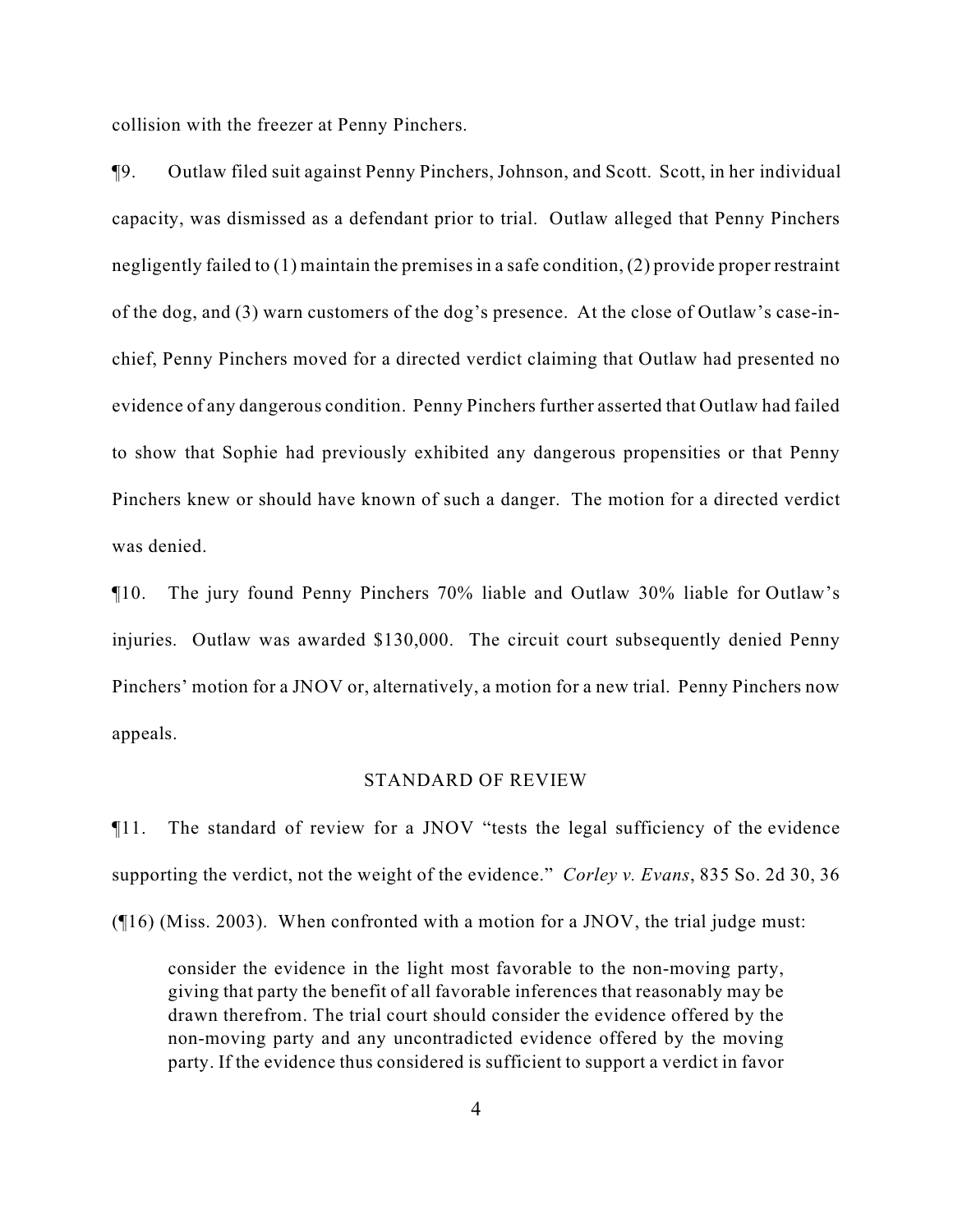of the non-moving party, the motion for [a] JNOV must be denied.

*Id.* at (¶17) (citation omitted). "[I]f there is substantial evidence in support of the verdict, that is, evidence of such quality and weight that reasonable and fair-minded jurors in the exercise of impartial judgment might have reached different conclusions, affirmance is required." *Id.* at 37 (¶19).

### ANALYSIS

¶12. It was undisputed that, as a customer of Penny Pinchers, Outlaw was classified as a business invitee. A business owner owes a business invitee a duty of ordinary care to keep the business premises in a reasonably safe condition. *Waller v. Dixieland Food Stores, Inc.*, 492 So. 2d 283, 285 (Miss. 1986). The owner has a duty to warn invitees of dangerous conditions that are not apparent to the invitee, of which the owner or occupier knows or through the exercise of reasonable care should know. *Id.* However, the owner is not an insurer against all injuries that may occur on the premises. *Jerry Lee's Grocery, Inc. v. Thompson*, 528 So. 2d 293, 295 (Miss. 1988).

¶13. Thus, Penny Pinchers owed Outlaw a duty to keep the store in a reasonably safe condition. Penny Pinchers had a duty to warn Outlaw of any dangerous conditions of which it knew or should have known. However, implicit in that duty is that a dangerous condition must exist. *See Stanley v. Morgan & Lindsey, Inc.*, 203 So. 2d 473, 476 (Miss. 1967) (citing 65 C.J.S. *Negligence* § 63(130) (1966)) (The owner of a business "is not liable for injuries caused by conditions which are not dangerous . . . .").

¶14. Further, the owner "is not required to keep the premises absolutely safe, or in such a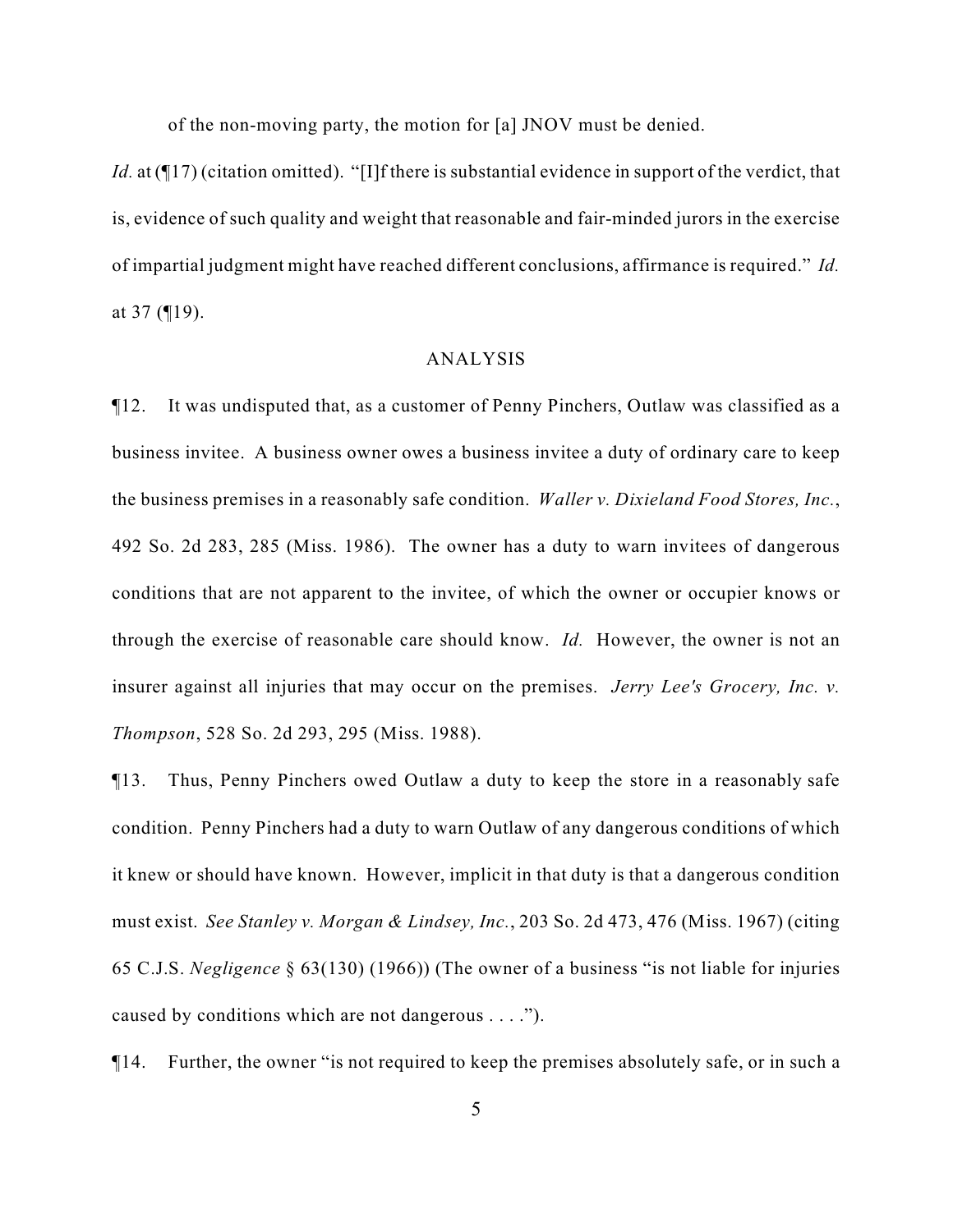condition that no accident could possibly happen to a customer." *Id.* "The owner is merely required to anticipate a result that is more apt to happen than not to happen, that is to say he must anticipate only such a result as is reasonably foreseeable as a probable consequence of his act." *Id.*

¶15. Here, the dispute is whether the presence of the dog in the store created a dangerous condition. Outlaw, who claims that Sophie barked at and chased her, argues that Sophie was a dangerous condition. Penny Pinchers disagrees and says it had no reason to believe that Sophie's presence in the store created any danger. Because Sophie had never exhibited any dangerous propensities, Penny Pinchers claims that it could not and should not have known of any dangerous condition.

¶16. While this is not a traditional "dog-bite" case, we find it instructive that the supreme court has held that dogs are not dangerous per se. To impose liability on a dog owner for personal injuries caused by the dog, "there [must] be some proof that the animal has exhibited some dangerous propensity or disposition prior to the attack complained of, and, moreover, it must be shown that the owner knew or reasonably should have known of this propensity or disposition and reasonably should have foreseen that the animal was likely to attack someone." *Poy v. Grayson*, 273 So. 2d 491, 494 (Miss. 1973).

¶17. Considering the specific facts of this case, even in a light most favorable to Outlaw, we find no proof that Sophie created a dangerous condition at Penny Pinchers. There was no proof that Sophie had previously exhibited any of the behaviors that Outlaw alleged. Scott took Sophie with her to Penny Pinchers on a daily basis. Sophie had never barked or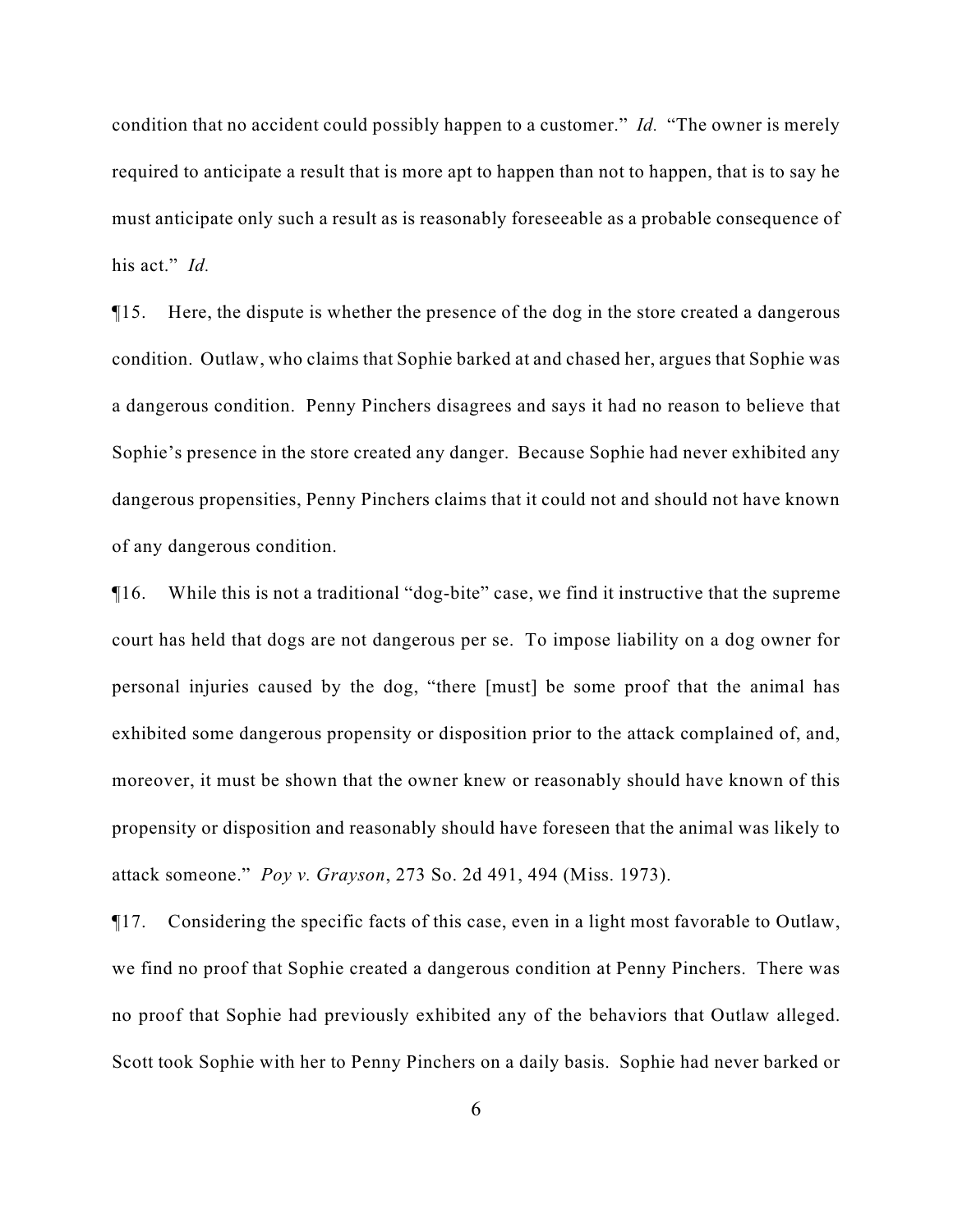chased any of the other customers. In fact, there was no proof that any other customer had a problem with Sophie.

¶18. We must also consider that Sophie was a four-pound puppy at the time of the incident. Outlaw admitted that, when she heard the bark, she never turned to look at the dog. Instead, she started running toward the back of the store. She further admitted that she began to laugh when she finally saw that such a small dog had caused her to run into the freezer. While we agree with Outlaw that it is possible that the presence of a dog inside a grocery store could create a dangerous condition, the facts that she presented at trial do not prove that a dangerous condition existed here.

¶19. We acknowledge Outlaw's extreme fear of dogs. However, we cannot say that it was reasonable for Penny Pinchers to anticipate that anyone, even someone with a great fear of dogs, would have such a reaction to Sophie's presence in the store. "The invitee is required to use in the interest of his own safety that degree of care and prudence which a person of ordinary intelligence would exercise under the same or similar circumstances." *Gen. Tire & Rubber Co. v. Darnell*, 221 So. 2d 104, 107 (Miss. 1969) (citing *Stanley*, 203 So. 2d at 476). Penny Pinchers was not required to protect Outlaw from any possible injury, but only those injuries that were a foreseeable result of Penny Pinchers' action of allowing a fourpound puppy to be present in the store.

¶20. We find that Outlaw failed to prove that Sophie created a dangerous condition. As such, Outlaw failed to prove that Penny Pinchers had breached its duty to provide her reasonably safe conditions within the store. The judgment of the circuit court is reversed,